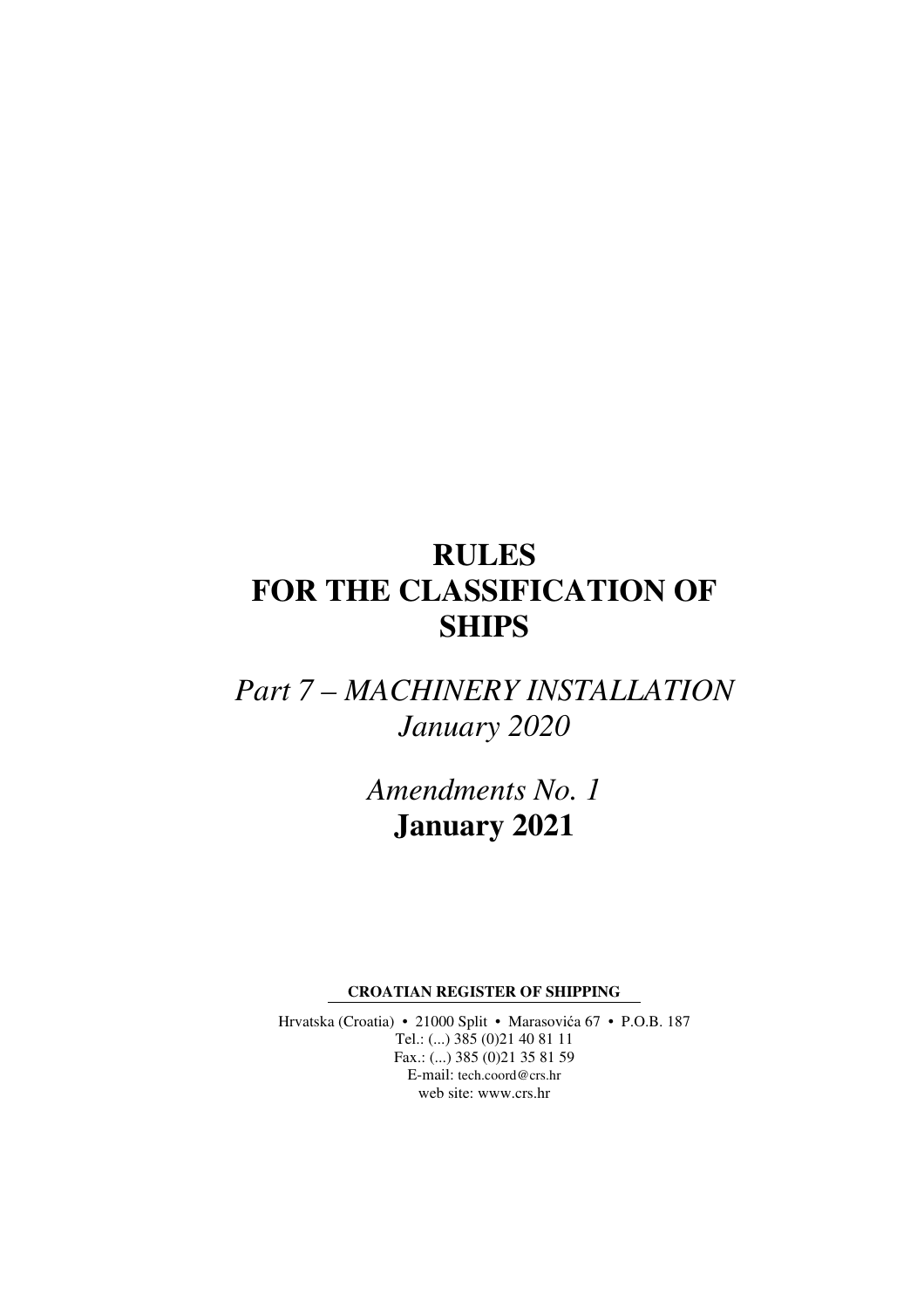By the decision of the General Committee of Croatian Register of Shipping,

#### Amendments No. 1 to the **RULES FOR THE CLASSIFICATION OF SHIPS**  Part 7 – MACHINERY INSTALLATION

have been adopted on 22nd December 2020 and shall enter into force on 1st January 2021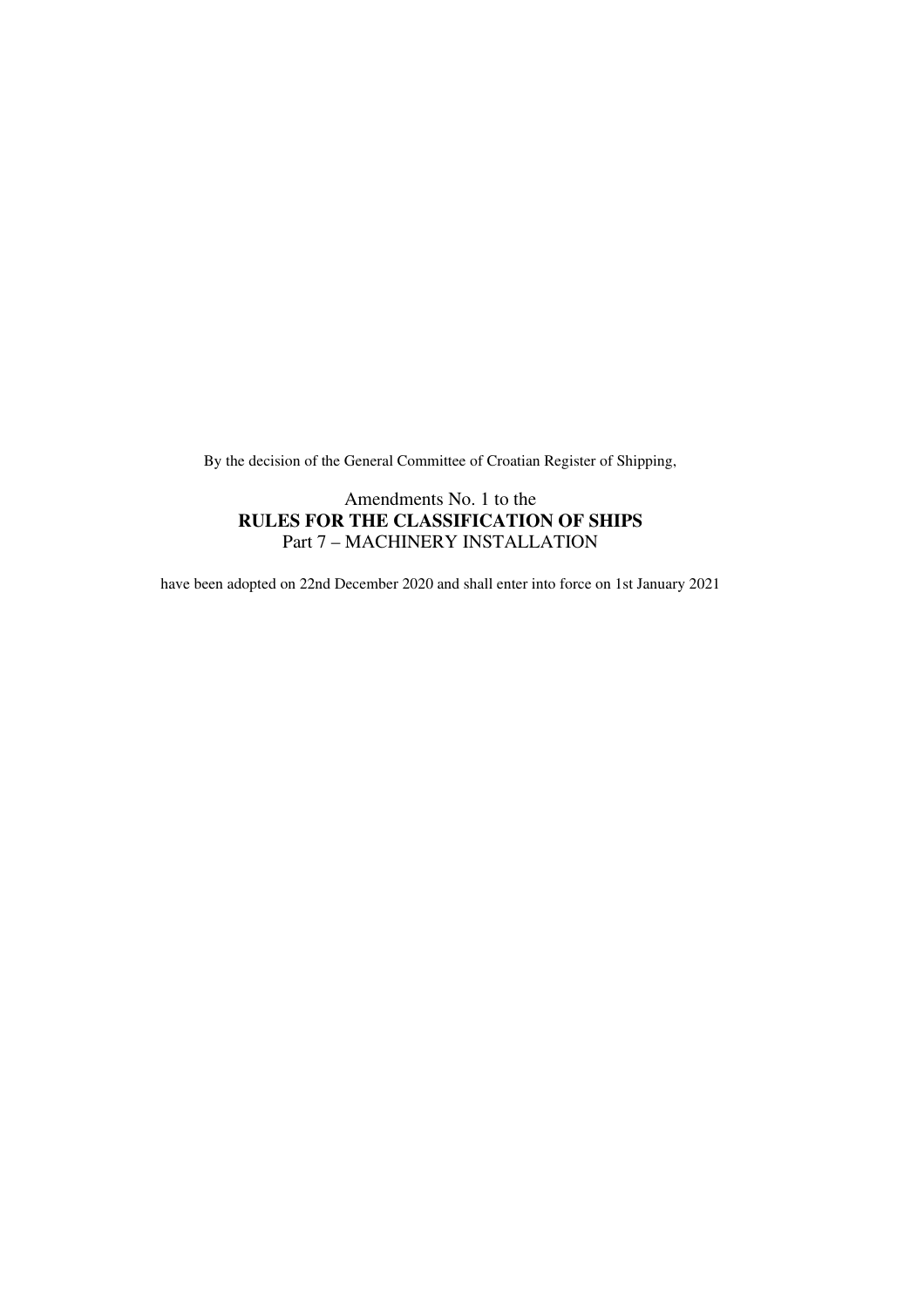## **INTRODUCTORY NOTES**

These amendments shall be read together with the requirements in the Rules for the Classification of Ships, Part 7 – Machinery Installation, edition January 2020.

Table 1 contains review of amendments, where items changed or added in relating to previous edition are given, with short description of each modification or addition. All major changes throughout the text are shaded.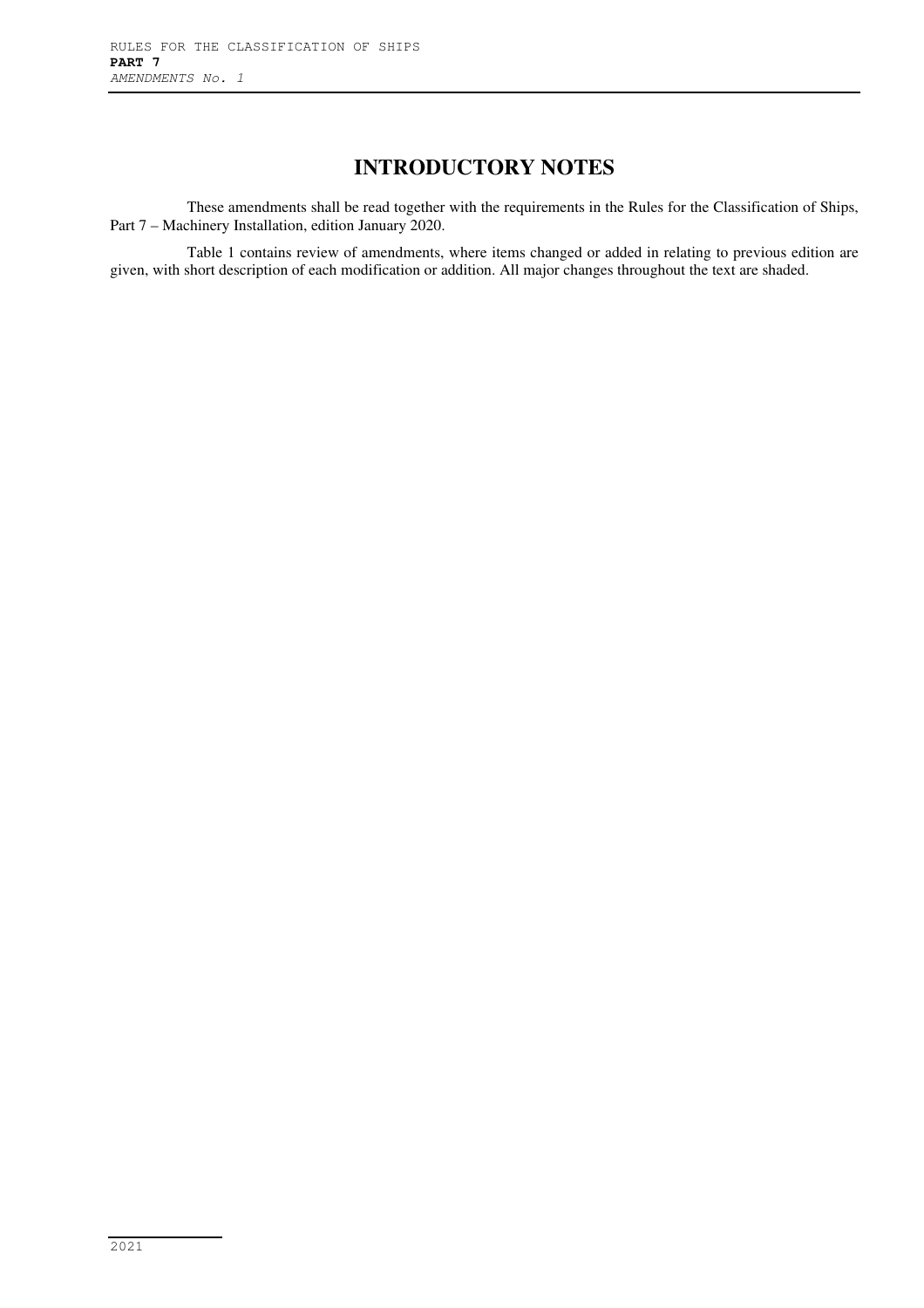| This Part of the Rules includes the requirements of the following international Organizations:                                                                                          |                                                                                                                                                                                                                                                                                                            |  |
|-----------------------------------------------------------------------------------------------------------------------------------------------------------------------------------------|------------------------------------------------------------------------------------------------------------------------------------------------------------------------------------------------------------------------------------------------------------------------------------------------------------|--|
| <b>International Maritime Organization (IMO)</b>                                                                                                                                        |                                                                                                                                                                                                                                                                                                            |  |
| <b>Conventions:</b>                                                                                                                                                                     | International Convention for the Safety of Life at Sea 1974 (SOLAS 1974) and all subsequent amendments up<br>to and including the 2011 amendments (MSC.317/89).<br>Protocol of 1988 relating to the International Convention for the Safety of Life at Sea 1974, as amended (SO-<br><b>LAS PROT 1988).</b> |  |
| <b>Circulars:</b>                                                                                                                                                                       | MSC.1/Circ 1203 (2006)                                                                                                                                                                                                                                                                                     |  |
| <b>International Association of Classification Societies (IACS)</b>                                                                                                                     |                                                                                                                                                                                                                                                                                                            |  |
| <b>Unified Requirements (UR):</b><br>K3 (Corr. 2, 1998), M25 (Rev. 4, 2017), M34 (1980), M40 (1981), M46 (Rev. 2, 2018),<br>M52 (Rev.2 2019), M62 (2002), M68 (Rev.2, 2015), M69 (2008) |                                                                                                                                                                                                                                                                                                            |  |
| Unified Interpretations (UI):                                                                                                                                                           | SC16 (Rev. 2, 2006), SC17 (Rev. 2, 2005), SC95 (1994), SC184 (Rev. 1, 2005),<br>SC242 (corr. 1, Aug 2011, reinstated)                                                                                                                                                                                      |  |
| <b>Recommendations (Rec.):</b>                                                                                                                                                          |                                                                                                                                                                                                                                                                                                            |  |
|                                                                                                                                                                                         | No. 26 (Rev. 1, 2006), No. 27 (Rev. 1, 2006), No. 28 (Rev. 1, 2006), No. 29 (Rev. 1, 2006),<br>No. 30 (Rev. 1, 2006)                                                                                                                                                                                       |  |
|                                                                                                                                                                                         |                                                                                                                                                                                                                                                                                                            |  |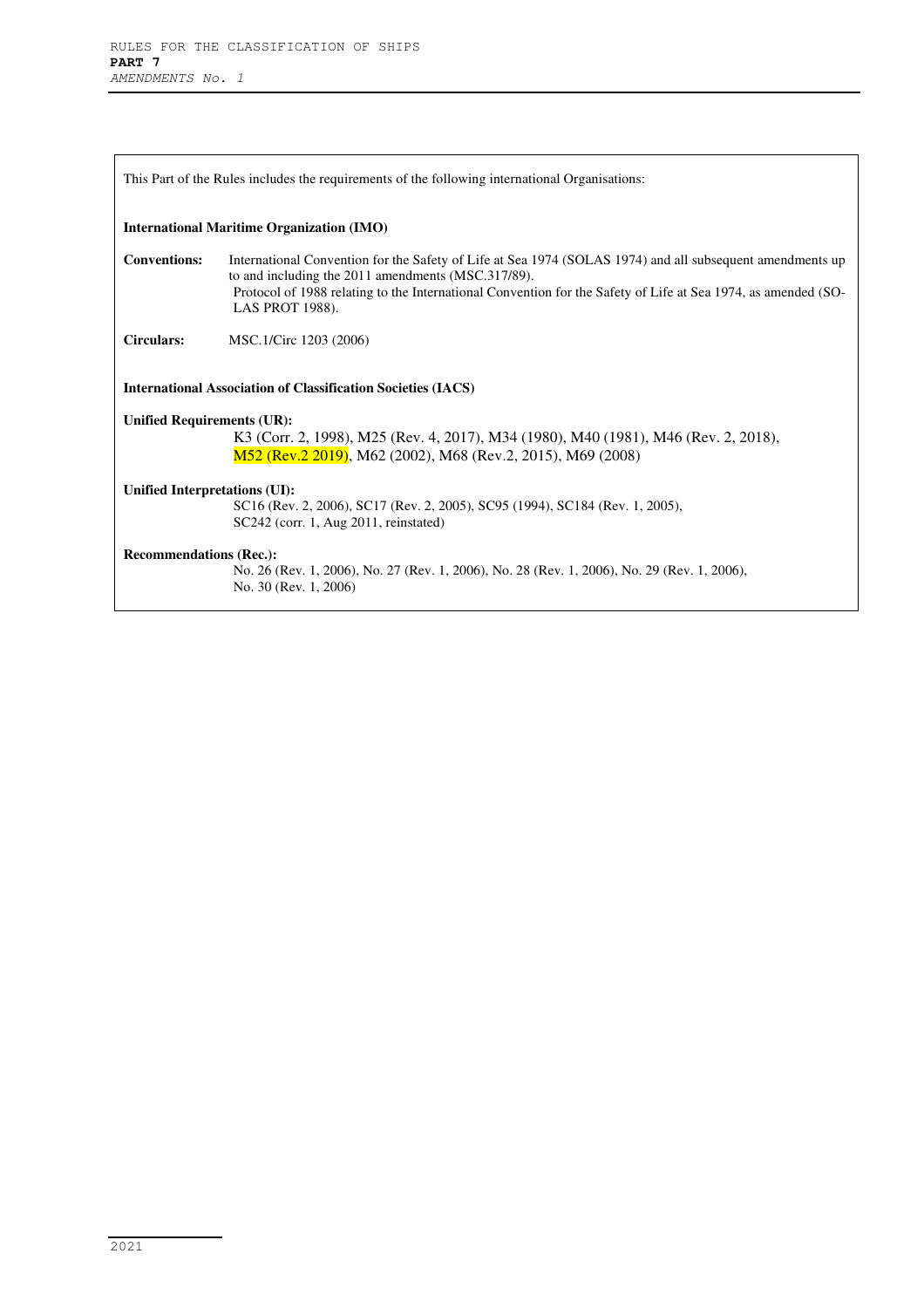# **TABLE 1 – REVIEW OF AMENDMENTS**

This review comprises amendments in relation to the Rules for the Classification of Ships, Part 7 – Machinery Installation, edition January 2020.

| ITEM                                                 | <b>DESCRIPTION OF THE AMENDMENTS</b>  |  |  |
|------------------------------------------------------|---------------------------------------|--|--|
| <b>SECTION</b>                                       |                                       |  |  |
| $\text{Head } 2.6 - \text{Propeller shaft bearings}$ | Existing item 2.6.1 have been amended |  |  |